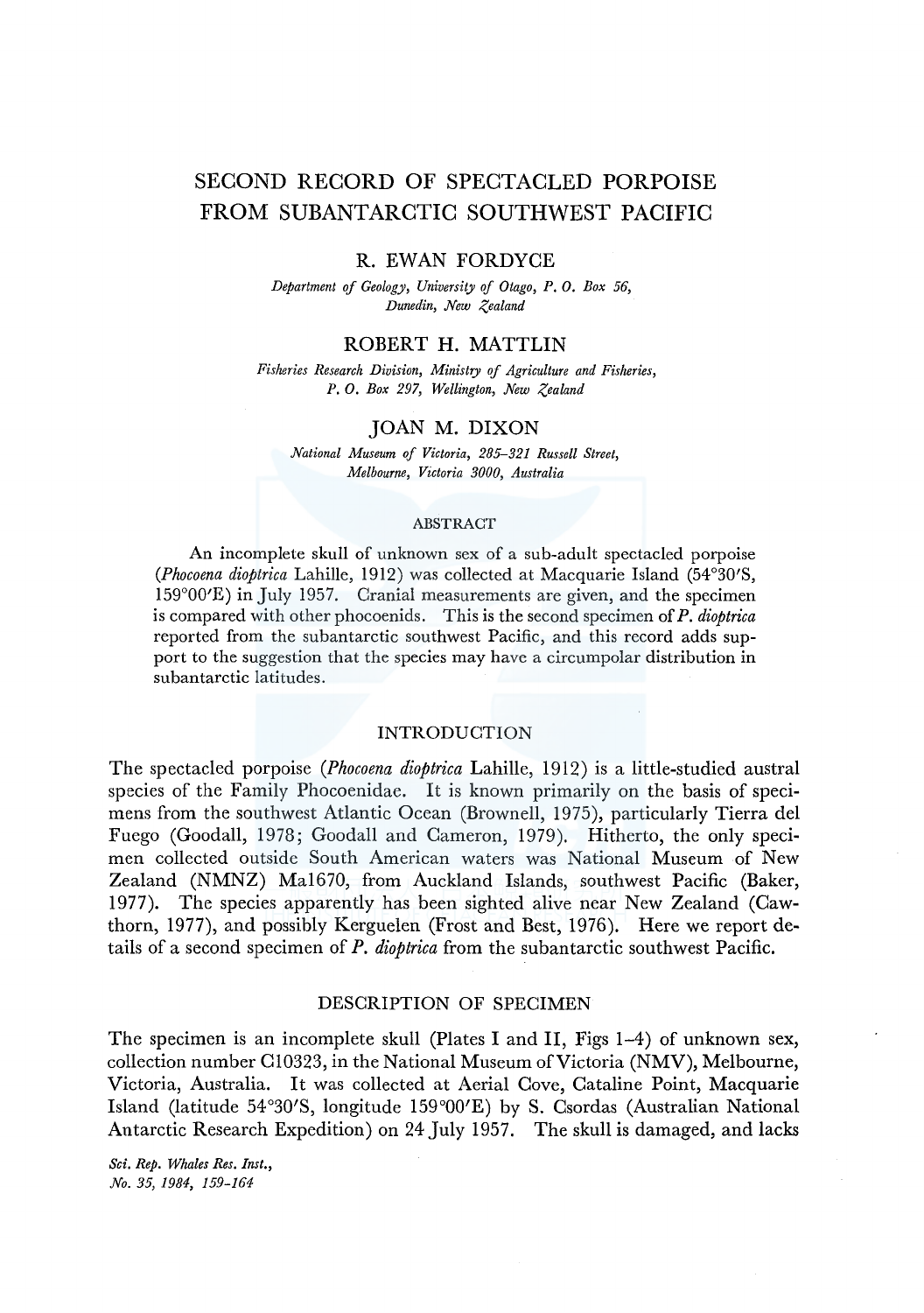#### TABLE 1. CRANIAL MEASUREMENTS OF *PHOCOENA DIOPTRICA,*  NMV Cl0323, TO NEAREST MILLIMETRE

| Measurement                                                                                                                         | Millimetres |               |
|-------------------------------------------------------------------------------------------------------------------------------------|-------------|---------------|
| Condylobasal length                                                                                                                 | 283         |               |
| Length of rostrum                                                                                                                   | 111         |               |
| Width of rostrum at base                                                                                                            | 81          |               |
| Width of rostrum at mid-length                                                                                                      | 54          |               |
| Width of premaxillae at mid-length                                                                                                  | 28          |               |
| Width of rostrum at 60 mm anterior to rostrum base                                                                                  | 52          |               |
| Width of rostrum at three-quarters length, measured from posterior end                                                              | 43          |               |
| Distance from tip of rostrum to external nares                                                                                      | 153         |               |
| Distance from tip of rostrum to broken anterior border of right internal naris                                                      | 154         |               |
| Preorbital width at level of most ventrally-produced portion of frontal                                                             | 127         |               |
| Supraorbital width, level with anterior border of right external naris                                                              | 136         |               |
| Greatest postorbital width                                                                                                          | 159         |               |
| Greatest width of external nares (immediately posterior to broken tips of<br>premaxillae)                                           | 34          |               |
| Greatest width of premaxillae (level with anterior edge of right external naris)                                                    | 46          |               |
| Greatest parietal width (at parietal-squamosal-exoccipital suture)                                                                  | 138         |               |
| Vertical external height of braincase from mid-line of basisphenoid to summit<br>of supraoccipital                                  | 107         |               |
| Internal length of braincase from hindmost limit of condyles to foremost limit<br>of cranial cavity along mid-line                  | 107         |               |
| Greatest length of left temporal fossa                                                                                              | > 59        |               |
| Minor diameter of left temporal fossa                                                                                               | 30          |               |
| Projection of premaxillae beyond maxillae at tip of rostrum                                                                         | 3           |               |
| Distance from foremost end of junction between nasals to estimated hindmost<br>point of margin of supraoccipital crest              | 41          |               |
| Length of right orbit, from most ventrally produced preorbital portion of frontal<br>to broken anterior edge of postorbital process | 45          |               |
| Length of antorbital process of right lacrimal                                                                                      | 32          |               |
| Greatest width of internal nares estimated (width of right internal naris, 28)                                                      | 56          |               |
| Length of upper right alveolar groove                                                                                               | 89          |               |
| Deviation of skull from symmetry in dorsal view                                                                                     |             | ca. 4 degrees |
|                                                                                                                                     |             |               |

teeth, posterior ends of the premaxillae, part of the left supraorbital process of the frontal, the apices of both postorbital processes, lateral portions of the supraoccipital, both squamosals, all but a fragment ofleft pterygoid, the hamulus and outer lamina ofright pterygoid, and the left and partial right paroccipital processes. The vertex and the apices of the rostrum and right supraorbital process are abraded. The specimen exhibits no noteworthy differences from previously described individuals of *P. dioptrica.* 

The absolute age of the specimen cannot be determined, as teeth, which might exhibit incremental growth lines, are absent. Other cranial features suggest that the animal is sub-adult. Traces of the frontoparietal suture remain, and the basisphenoid-presphenoid suture was not fused, which suggest immaturity, but the fusion of interparietal and parietal indicates that the specimen is at least older than the equivalent of age-class III of *Stenella attenuata* as defined by Perrin (1975).

Measurements of NMV C10323 (after Perrin, 1975: Table 2) to the nearest 1 mm are given in Table 1.

> *Sci. Rep. Whales Res. Ints., No. 35, 1981:*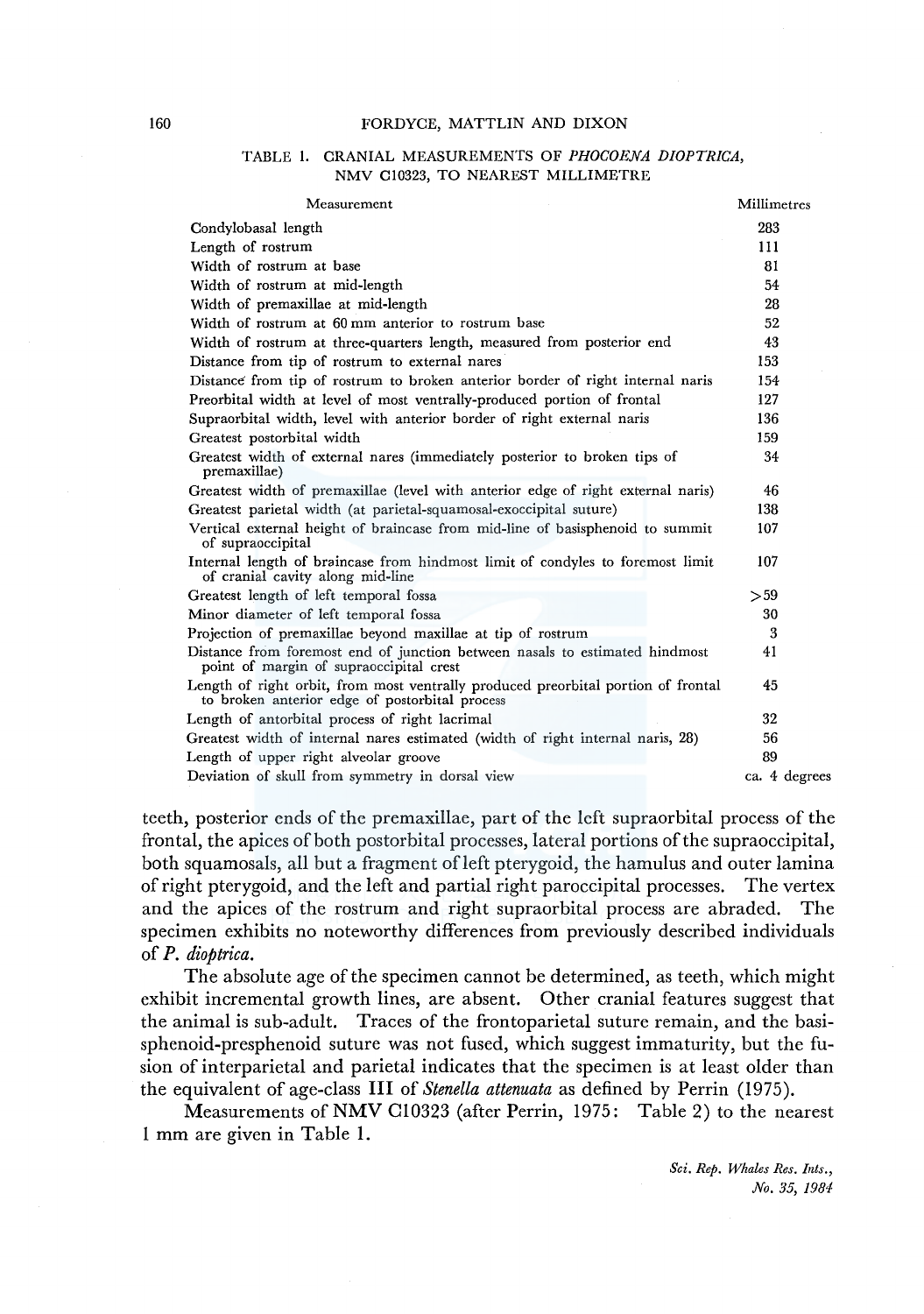#### **DISCUSSION**

Extant species of phocoenid are generally differentiated on the basis of external morphology, and the only comparative description of the skulls of species of *Phocoena*  that we are aware of is that of Norris and McFarland (1958). Only two phocoenid skulls (P. *phocoena,* NMV C24749; *P. dioptrica,* NMNZ Mal670) were available to us for comparison with the Macquarie Island specimen. Thus, we base our identification of NMV C10323 primarily on descriptions and/or illustrations of phocoenid skulls given by Norris and McFarland (1958), and other authors, as follows: *Phocoena phocoena,* Hamilton (1941), Norris and McFarland (1958), Van Bree *et al.*  (1977); *P. dioptrica,* Marelli (1922), Hamilton (1941), Praderi (1971), Brownell (1975), Baker (1977), Goodall (1978), Goodall and Cameron (1979); *P. sinus,*  Norris and McFarland (1958); *P. spinipinnis,* Allen (1925), Praderi (1971 ), Goodall (1978); *Phocoenoides dalli,* True (1885), Andrews (1911), Miller (1930); and *Neophocaena phocaenoides,* Allen (1923), Shaw (1938), Pilleri and Gihr (1975).

On the basis of information provided in the above literature, it appears that adult specimens of *P. dioptrica* differ from those of *P. phocoena, P. sinus,* and *P. spinipinnis* in that the dorsal surfaces of the rostrum and supraoccipital are in the same plane, the dorsal surface of the rostrum is more flattened, the premaxillae are elevated less above the maxillae, the dorsal and ventral surfaces of the rostrum are more nearly parallel, the apex of the rostrum is attenuated more abruptly (dorsal and lateral views), the face slopes more steeply from the vertex to the external nares (note vertex wear in Cl0323), and particularly from the vertex to the nasal tubercules, the nasals are placed more ventrally, the vertex is longer, the postorbital portion of the cranium and temporal fossa are shorter and deeper, the postorbital process of the frontal is more robust and has an elongate base, the zygomatic processes are exposed less in dorsal view, and the teeth are smaller, and more loosely inserted in less prominent alveolar grooves. *P. dioptrica* differs also from *P. phocoena* in its longer, broader skull, and convex maxillary portion of the palate, and from *P. sinus* in the larger skull, posterior margin of palate with broad W shape indentation, convex maxillary portion of the palate, and relatively less exposure of frontal on the dorsolateral portion of braincase.

*Phocoena dioptrica* appears to differ from *Neophocaena phocaenoides* in all cranial features listed above except possibly the structure of the postorbital and zygomatic process. Also, the skull of *P. dioptrica* is relatively larger, the rostrum is relatively longer, and the rostrum is bent less relative to the basicranial axis. Cranial diff erences between *Phocoena dioptrica* and *Phocoenoides da!li* are not clear from a perusal of literature, and these species appear to be similar in that, for example, the dorsal surfaces of the rostrum and flat-topped supraoccipital are in the same plane, the dorsal surface of the rostrum is relatively flat, the face slopes steeply from the vertex to the external nares (noted by Brownell, 1975; although in the specimen of *Phocoenoides dalli* figured by Miller 1930, this appears more shallow), the nasals are placed relatively ventrally, the postorbital process is robust with a relatively long base, the zygomatic process is poorly exposed to dorsal view, and the teeth are

*Sci. Rep. Whales Res. Inst., No. 35, 1984*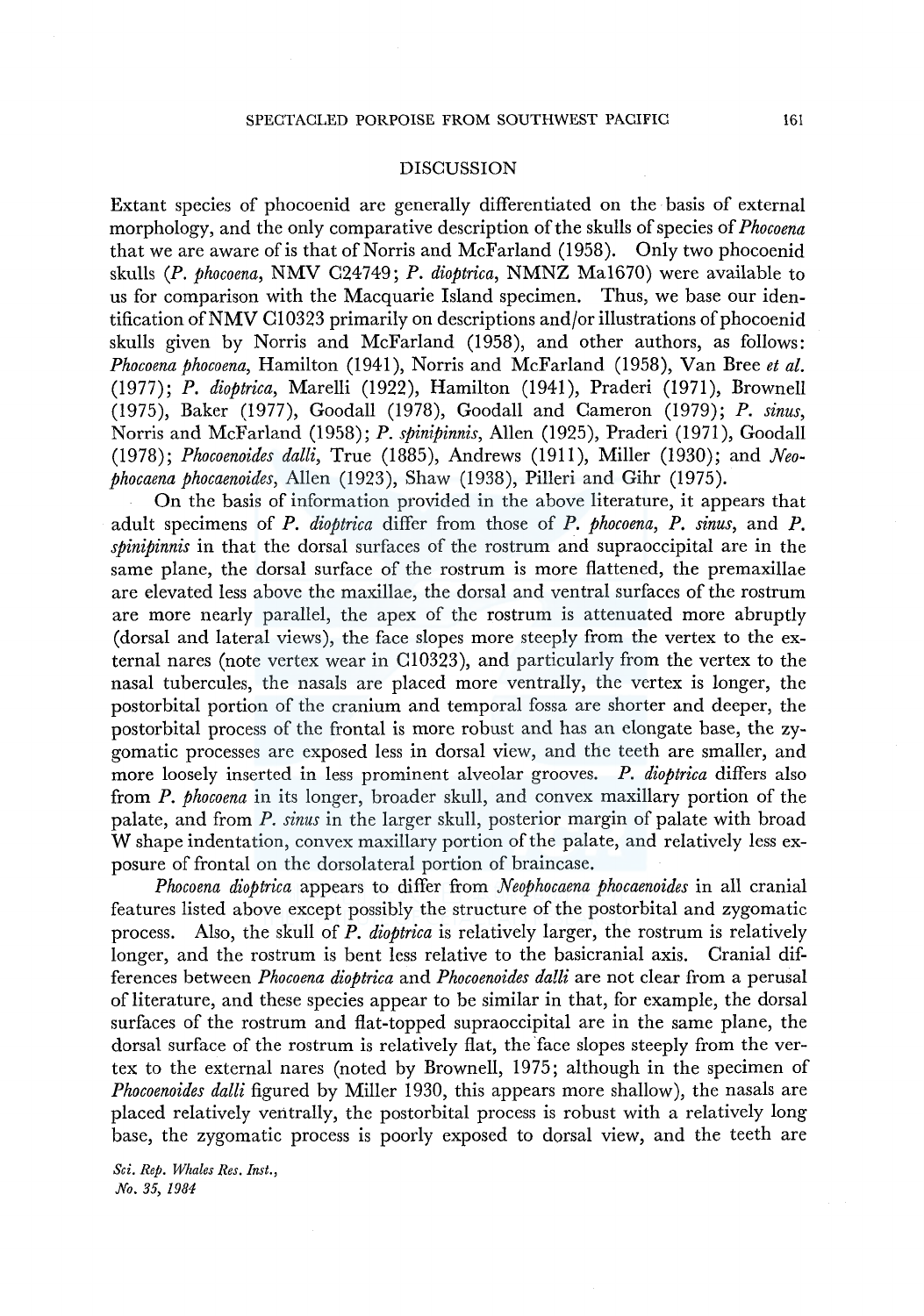relatively small, and inserted in a poorly developed alveolar groove. The main cranial differences between these species (discerned from published figures) appear to be that the postorbital part of the cranium and the temporal fossae are relatively shorter and deeper in *P. dioptrica.* The postcranial skeletons of *Phocoena dioptrica*  and *Phocoenoides dalli* are, however, very different (compare Brownell, 1975: fig. I and Goodall and Cameron, 1979: fig. 5, with Miller, 1930: plate I). *Phocoena dioptrica* is similar to other species of *Phocoena* while *Phocoenoides dalli* possesses very tall, anteroposteriorly narrow neural spines with reduced zygapophyses and anteroposteriorly narrow centra.

We identify NMV Cl0323 as *Phocoena dioptrica* because it exhibits features which can be used to separate positively-identified specimens of *P. dioptrica* from other species of phocoenid. However, limited information on the comparative cranial osteology of phocoenids, as well as our limited access to specimens, makes the above comparisons provisional and the former indicates the need for a general review of phocoenid osteology.

The Macquarie Island record, which is only the second positive occurrence outside southern South American waters, certainly indicates that *P. dioptrica* has a wider distribution than was known only a few years ago (e.g. Brownell, 1975). This record, and sightings apparently of *P. dioptrica* near New Zealand (Cawthorn, 1977) and Kerguelen (Frost and Best, 1976), support Barker's (1977) suggestion that the species may have a circumpolar distribution in subantarctic latitudes. Undoubtedly, much new information on the species will result from the recent work of Goodall (1978; Goodall and Cameron, 1979) in Tierra del Fuego. Whereas Brownell (1975) observed that only ten occurrences then were known of *P. dioptrica,* Goodall (1978) listed 112 specimens, and mentioned another 29, from Tierra del Fuego alone. These beach collections suggest that the spectacled porpoise is the most common small cetacean in inshore waters around Tierra del Fuego, but the absence of sightings of live animals even in areas of high stranding densities attests to the cryptic behaviour of the species. It is likely that strandings, rather than sightings of live animals, will constitute further records of the species from the subantarctic southwest Pacific and, in view of the northward distribution of the porpoise into temperate South American waters (Brownell, 1975), strandings might be expected in New Zealand.

#### ACKNOWLEDGEMENTS

We thank Alan Baker and Martin Cawthorn for discussion, and James G. Mead for reading the manuscript. R. E. Fordyce's contribution was produced during the tenure of a postdoctoral fellowship in the Department of Earth Sciences, Monash University, Clayton, Victoria, with the assistance of facilities of the National Museum of Victoria, Melbourne, Victoria, Australia.

> *Sci. Rep. Whales Res. Inst., No. 35, 1984*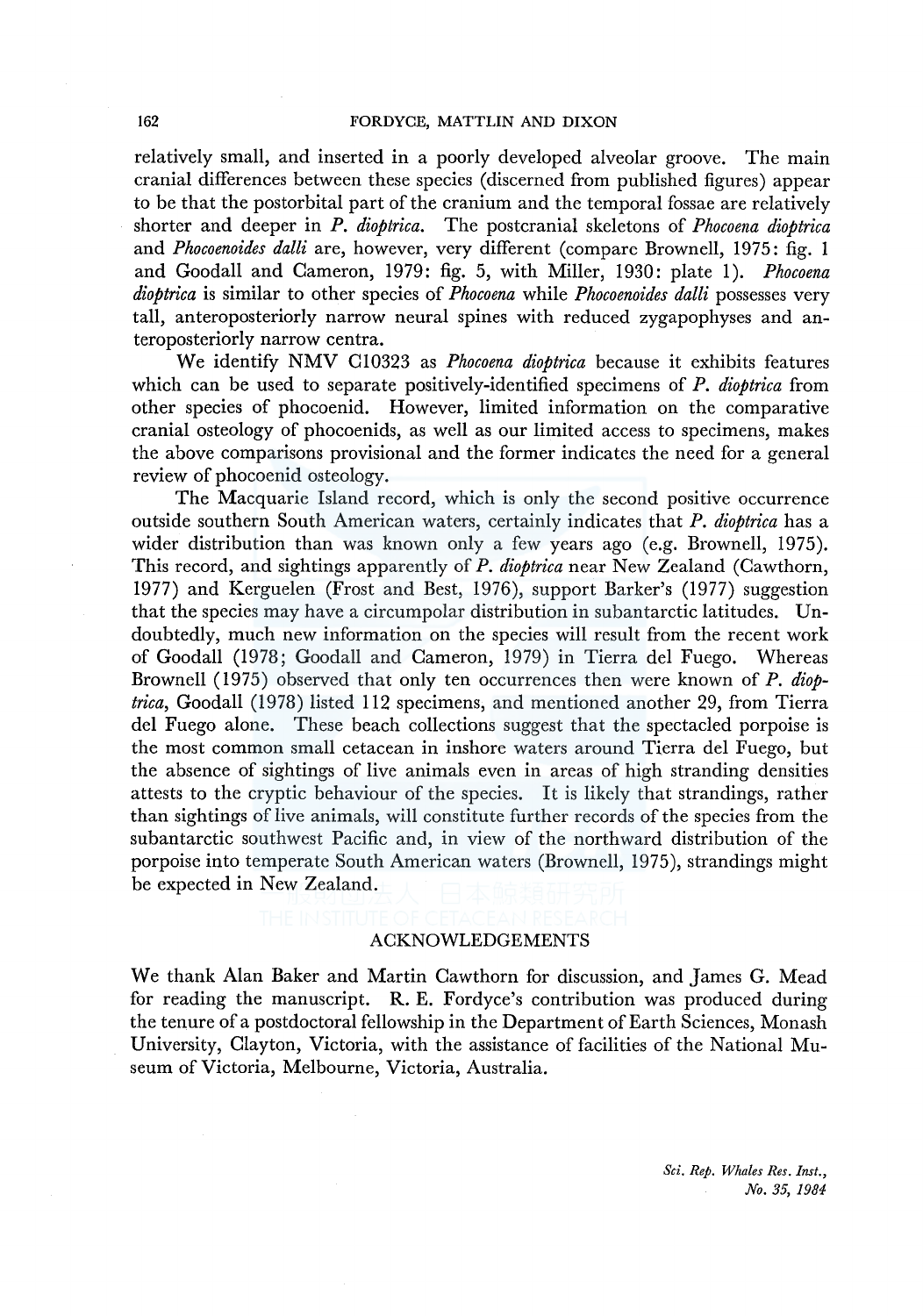#### REFERENCES

- ALLEN, G. M., 1923. The black finless porpoise *Neomeris. Bull. Mus. Comp. Zool.*, 65: 233–256.
- ALLEN, G. M., 1925. Burmeister's porpoise *(Phocaena spinipinnis). Bull. Mus. Comp. Zool.,* 67: 251-261.
- ANDREWS, R. C., 1911. A new porpoise from Japan. *Bull. Amer. Mus. Nat. Hist.,* 30: 31-51.
- BAKER, A. N., 1977. Spectacled porpoise, *Phocoena dioptrica,* new to the Subantarctic Pacific Ocean. *N.z.J. Mar. Freshw. Res.,* I I: 401-406.
- BROWNELL, R. L., 1975. *Phocoena dioptrica. Mamm. species,* 66: 1-3.
- CAWTHORN, M., 1977. *Whale identification (guide for New Zealand whales).* Mimeo (not seen; cited by Goodall, 1978).
- FROST, P.G.M., and P. B. BEST 1976. Design and application of a coded format for recording observations of cetaceans at sea. *S. Afr. J. Antarct. Res.,* 6: 9-14.
- GooDALL, R.N.P., 1978. Report on the small cetaceans stranded on the coasts of Tierra de! Fuego. *Sci. Rep. Whales Res. Inst.,* 30: 197-230.
- GooDALL, R.N.P., and I. S. CAMERON, 1979. *Phocoena dioptrica,* una nueva especie para aguas Chilenas. *Rev. Mus. Arg. Cienc. Nat., Buenos Aires, Zool.,* 12: 143-152.
- HAMILTON, J.E., 1941. A rare porpoise of the South Atlantic, *Phocaena dioptrica* (Lahille, 1912). *Discovery Rep.,* 21: 227-234.
- LAHILLE F., 1912. Nota preliminar sobre una nueva especie de Marsopa de! Rio de La Plata. *An. Mus. Hist. Nat., Buenos Aires,* 23: 269-278.
- MARELLI, C. A., 1922. *Phocaena stornii* sp. n., una especie de marsopa de! mar austral Argentino. *An. Soc. Cient. Argent.,* 94: 229-240.
- MILLER, G. S., 1930. A note on the skeletons of two Alaskan porpoises. *Smiths. Misc. Coll.,* 82 (13): 1-2.
- NoRRis, K. S., and W. N. McFARLAND, 1958. A new harbor porpoise of the genus *Phocoena* from the Gulf of California. *J. Mamm.,* 39: 22-39.
- PERRIN, W. F., 1975. Variation of spotted and spinner porpoise (Genus Stenella) in the Eastern Tropical Pacific and Hawaii. *Bull. Scripps Inst. Oceanogr.,* 21: 1-206.
- PILLERI, G., and M. GIHR, 1975. On the taxonomy and ecology of the finless black porpoise, *Neophocaena* (Cetacea, De!phinidae). *Mammalia,* 39: 657-673.
- PRADERI, R., 1971. Contribucion al conocimiento de! genero "Phocoena (Cetacea, Phocoenidae) ". *Rev. Mus. Arg. Cienc. Nat., Buenos Aires, Zool.,* 7: 251-266.
- SHAW, T. H., 1938. The skull of Chinese finless porpoise. *Bull. Fan. Inst. Biol. Peking, Zool.,* 8: 373-385.
- TRUE, F. W., 1885. On a new species of porpoise, *Phocaena dalli,* from Alaska. *Proc. U.S. Nat. Mus.,* 8: 95-98.
- VAN BREE, P.J.H., D. E. SERGEANT, and W. HOEK, 1977. A harbour porpoise *Phocoena phocoena* (Linnaeus, 1758), from the Mackenzie River delta, Northwest Territories, Canada (Notes on Cetacea, Delphinoides VIII). *Beaufortia,* 26: 99-105.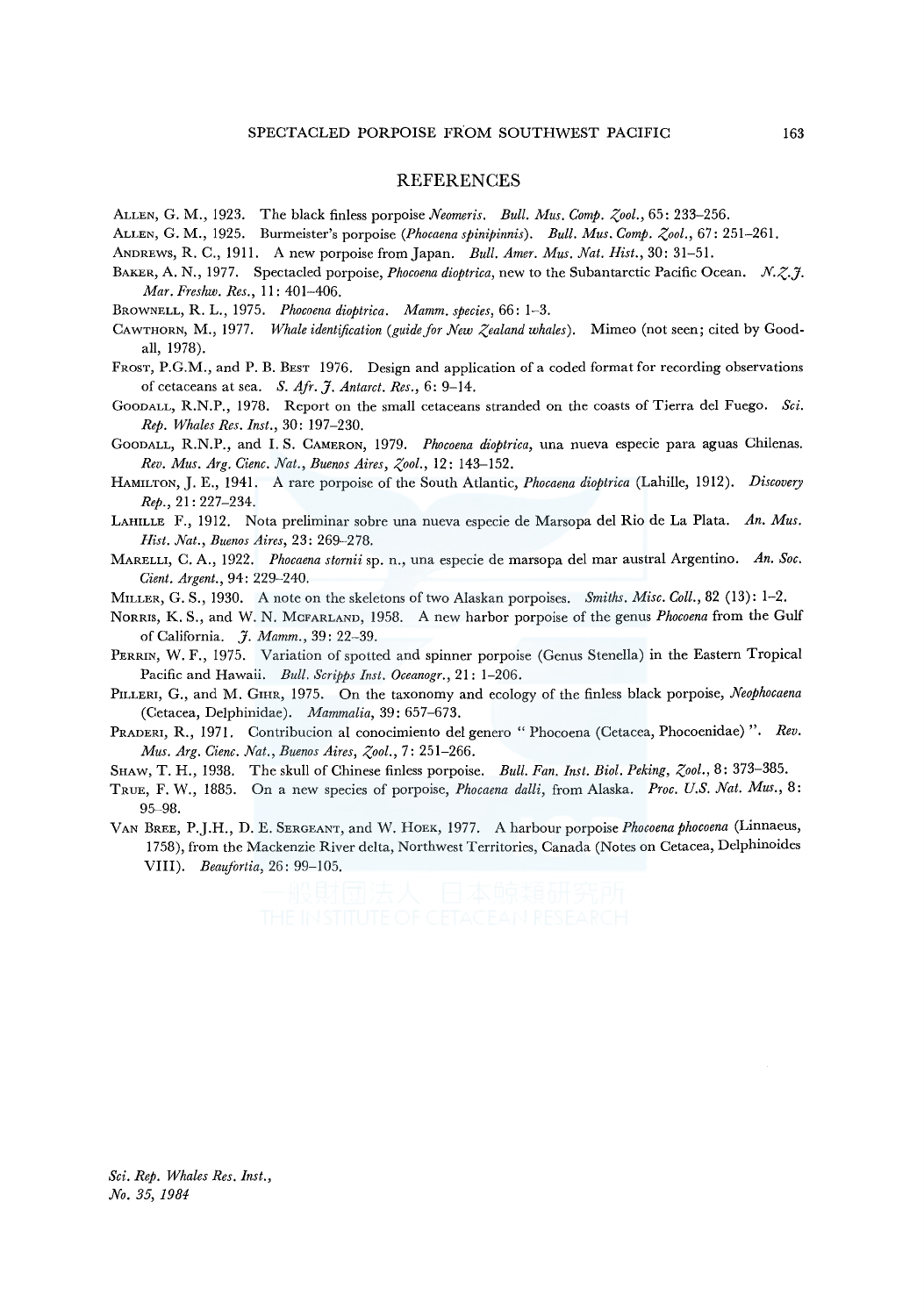## EXPLANATION OF PLATES

### PLATES I AND II

# Skull of *Phocoena dioptrica,* NMV C10323. Skull length 283 mm.

- Fig. 1. Dorsal view.
- Fig. 2. Left lateral view.
- Fig. 3. Anterior view.
- Fig. 4. Ventral view.



*Sci. Rep. Whales Res. Inst., No. 35, 1984*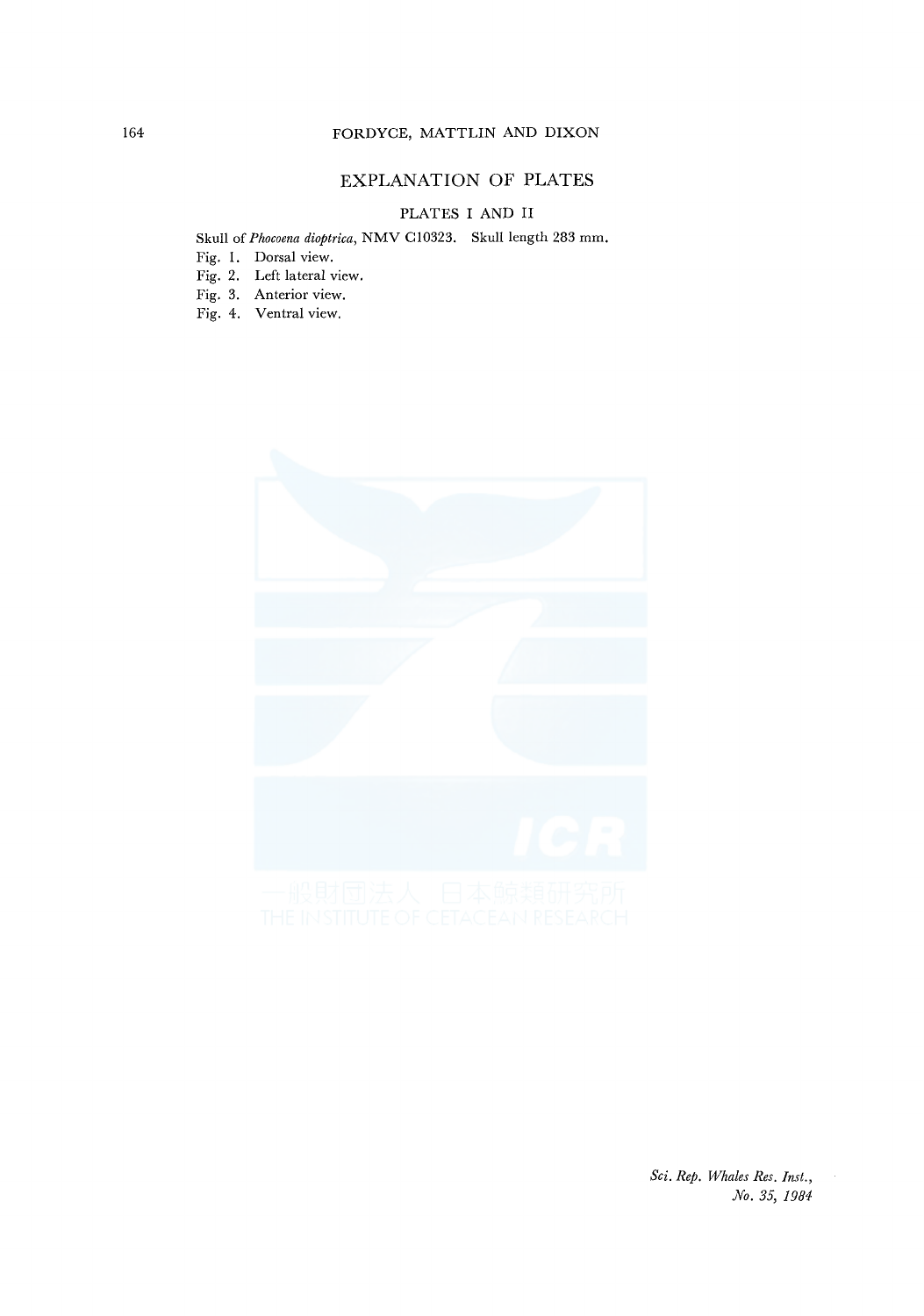PLATE I



Fig. 1.



No. 35, 1984 Sci. Rep. Whales Res. Inst.,